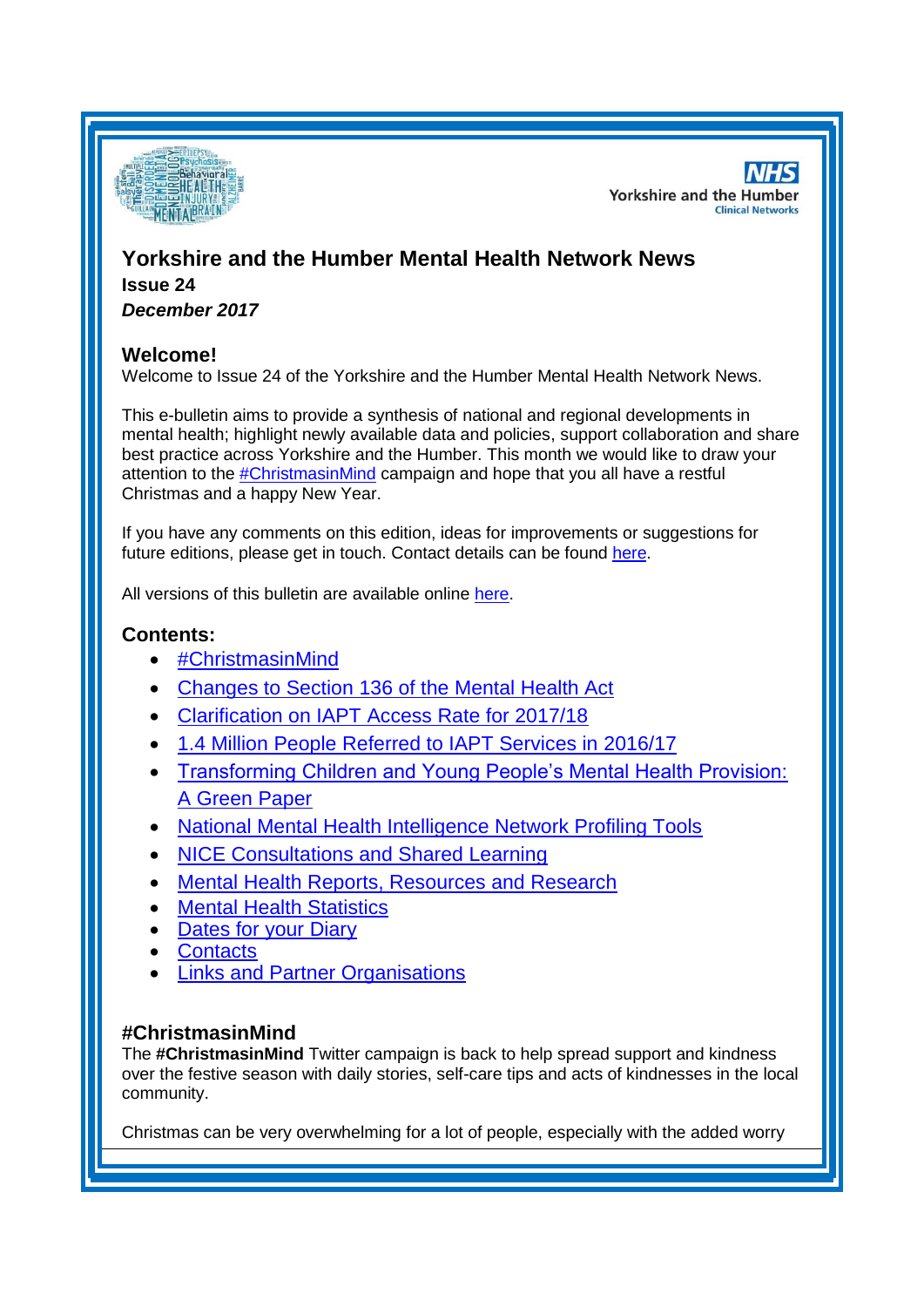of commitments and finance. The more people are aware of how others can feel over Christmas, the more mental health can be recognised throughout the year. To support #ChristmasinMind you can get involved on **[Facebook](https://www.time-to-change.org.uk/sites/all/modules/civicrm/extern/url.php?u=196123&qid=5359703)** - @MboroStcktnMind; [Instagram](https://www.time-to-change.org.uk/sites/all/modules/civicrm/extern/url.php?u=196124&qid=5359703) mborostcktnmind or [Twitter](https://www.time-to-change.org.uk/sites/all/modules/civicrm/extern/url.php?u=196125&qid=5359703) - @MboroStcktnMind.

# **Changes to Section 136 of the Mental Health Act**

The Royal College of Emergency Medicine is reminding emergency departments of changes to section 136 of the Mental Health Act which took effect from 11th December 2017. [A Brief Guide to Section 136 for Emergency Departments](http://www.rcem.ac.uk/RCEM/News/News_2017/Important_Changes_to_section_136_of_the_Mental_Health_Act.aspx) outlines the process to be followed when police bring a person to the department under a section 136.

# **Clarification on IAPT Access Rate for 2017/18**

NHS England has published the following clarification on the IAPT Access Rate calculations for 2017/18:

Commissioners are advised that for 2017/18, the Improving Access to Psychological Therapies (IAPT) access standard of 4.20% per quarter, which is equivalent 16.8% annually, applies in quarter four only. Monthly IAPT reports, which are based on published NHS Digital data, use a national Red, Amber, Green (RAG) rating system to rate both the rolling quarterly and quarterly access rate performance. This RAG rating is provided as a guide only to measure expected progress towards achieving the standard in quarter four and performance should also be compared to CCG plans when assessing progress. The national RAG rating is outlined in the cover note of the monthly IAPT reports.

# <span id="page-1-0"></span>**1.4 Million People Referred to IAPT Services in 2016/17**

NHS England has recently announced that in 2016/17 more than 1.4 million referrals were made to IAPT services across the country. The 2016/17 data, compiled by NHS Digital, shows the number of people recovering from their condition has increased on the previous 12 months, with more than 50% of patients making a recovery in every month. IAPT is a key element of NHS England's improvements to mental health services and expansion of access to IAPT services will help reduce the need for more intensive, higher cost, treatments.

# **Transforming Children and Young People's Mental Health Provision: A Green Paper**

The Department of Health and Department of Education have jointly launched the Transforming Children and Young People's Mental Health Provision Green Paper. The headline proposals in the Green Paper are:

- New measures which signal a fundamental shift in mental health support, with over £300 million funding available
- Training for senior designated mental health leads in schools and colleges to improve prevention work
- Earlier access to services through the creation of new Mental Health Support Teams working directly with schools and colleges
- New four week waiting time for NHS children and young people's mental health services to be piloted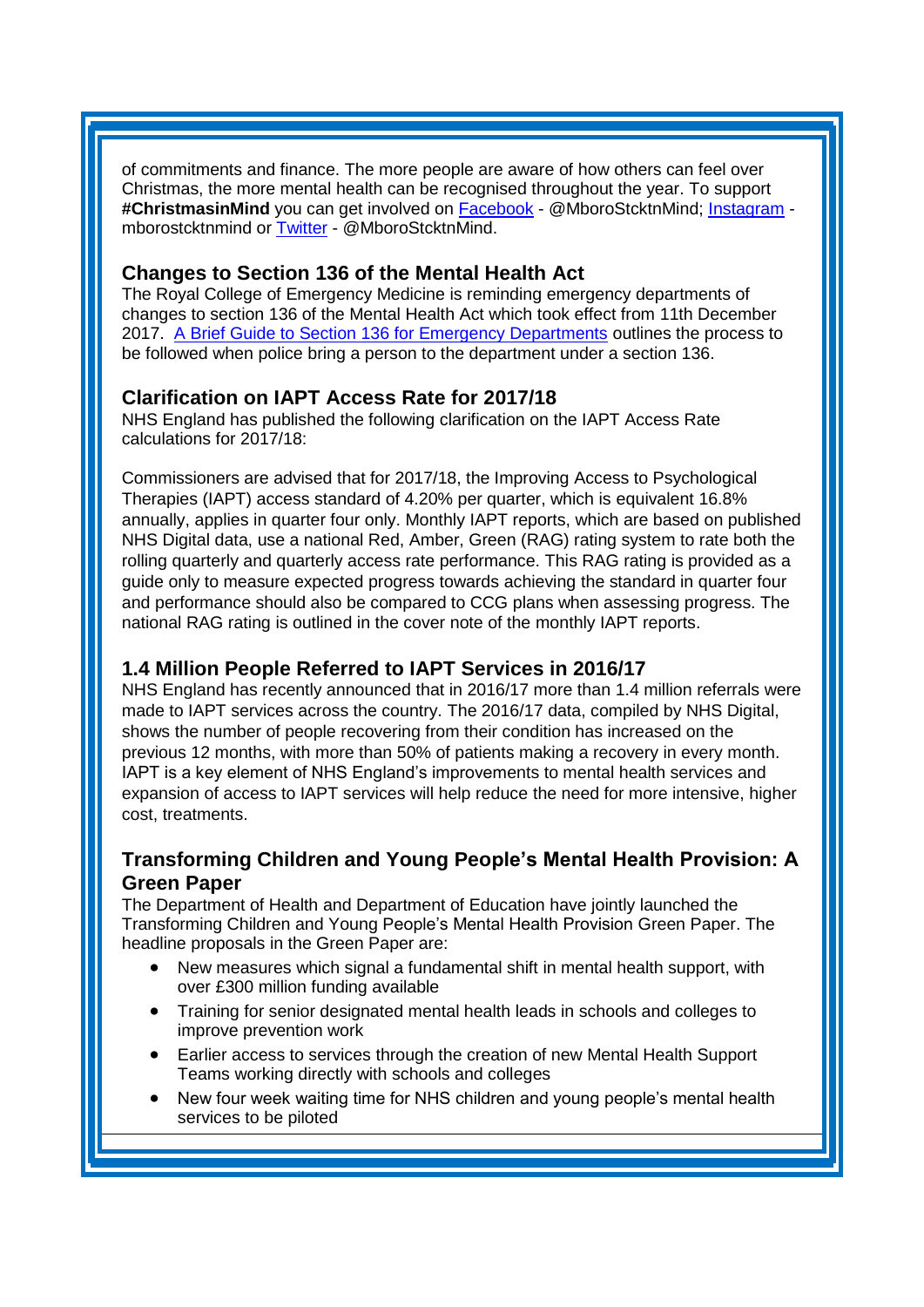The consultation on the paper will be open for 13 weeks to allow for the Christmas break and will closes at 12 noon on Friday 2 March 2018. A range of consultation events will take place in early January 2018, including for children and young people.

The Green Paper can be read in full [here](https://www.gov.uk/government/consultations/transforming-children-and-young-peoples-mental-health-provision-a-green-paper) and the link to provide comments on the consultation is available [here.](https://engage.dh.gov.uk/youngmentalhealth/)

### **National Mental Health Intelligence Network Profiling Tools**

The National Mental Health Intelligence Network (NMHIN) has been conducting further developments on their suite of mental health profiling tools. Click on the links below to access the updates:

- **[Common Mental Health Disorders](http://links.govdelivery.com/track?type=click&enid=ZWFzPTEmbXNpZD0mYXVpZD0mbWFpbGluZ2lkPTIwMTcxMjA1LjgxOTE2MDgxJm1lc3NhZ2VpZD1NREItUFJELUJVTC0yMDE3MTIwNS44MTkxNjA4MSZkYXRhYmFzZWlkPTEwMDEmc2VyaWFsPTE2OTcwMTE4JmVtYWlsaWQ9c2FyYWguYm91bEBuaHMubmV0JnVzZXJpZD1zYXJhaC5ib3VsQG5ocy5uZXQmdGFyZ2V0aWQ9JmZsPSZleHRyYT1NdWx0aXZhcmlhdGVJZD0mJiY=&&&104&&&https://fingertips.phe.org.uk/profile-group/mental-health/profile/common-mental-disorders)**
- **[Crisis Care](http://links.govdelivery.com/track?type=click&enid=ZWFzPTEmbXNpZD0mYXVpZD0mbWFpbGluZ2lkPTIwMTcxMjA1LjgxOTE2MDgxJm1lc3NhZ2VpZD1NREItUFJELUJVTC0yMDE3MTIwNS44MTkxNjA4MSZkYXRhYmFzZWlkPTEwMDEmc2VyaWFsPTE2OTcwMTE4JmVtYWlsaWQ9c2FyYWguYm91bEBuaHMubmV0JnVzZXJpZD1zYXJhaC5ib3VsQG5ocy5uZXQmdGFyZ2V0aWQ9JmZsPSZleHRyYT1NdWx0aXZhcmlhdGVJZD0mJiY=&&&105&&&https://fingertips.phe.org.uk/profile-group/mental-health/profile/crisis-care)**
- **[Mental health and wellbeing JSNA profile](http://links.govdelivery.com/track?type=click&enid=ZWFzPTEmbXNpZD0mYXVpZD0mbWFpbGluZ2lkPTIwMTcxMjA1LjgxOTE2MDgxJm1lc3NhZ2VpZD1NREItUFJELUJVTC0yMDE3MTIwNS44MTkxNjA4MSZkYXRhYmFzZWlkPTEwMDEmc2VyaWFsPTE2OTcwMTE4JmVtYWlsaWQ9c2FyYWguYm91bEBuaHMubmV0JnVzZXJpZD1zYXJhaC5ib3VsQG5ocy5uZXQmdGFyZ2V0aWQ9JmZsPSZleHRyYT1NdWx0aXZhcmlhdGVJZD0mJiY=&&&106&&&https://fingertips.phe.org.uk/profile-group/mental-health/profile/mh-jsna)**
- **[Perinatal Mental Health](http://links.govdelivery.com/track?type=click&enid=ZWFzPTEmbXNpZD0mYXVpZD0mbWFpbGluZ2lkPTIwMTcxMjA1LjgxOTE2MDgxJm1lc3NhZ2VpZD1NREItUFJELUJVTC0yMDE3MTIwNS44MTkxNjA4MSZkYXRhYmFzZWlkPTEwMDEmc2VyaWFsPTE2OTcwMTE4JmVtYWlsaWQ9c2FyYWguYm91bEBuaHMubmV0JnVzZXJpZD1zYXJhaC5ib3VsQG5ocy5uZXQmdGFyZ2V0aWQ9JmZsPSZleHRyYT1NdWx0aXZhcmlhdGVJZD0mJiY=&&&107&&&https://fingertips.phe.org.uk/profile-group/mental-health/profile/perinatal-mental-health)**
- **[Severe Mental Illness](http://links.govdelivery.com/track?type=click&enid=ZWFzPTEmbXNpZD0mYXVpZD0mbWFpbGluZ2lkPTIwMTcxMjA1LjgxOTE2MDgxJm1lc3NhZ2VpZD1NREItUFJELUJVTC0yMDE3MTIwNS44MTkxNjA4MSZkYXRhYmFzZWlkPTEwMDEmc2VyaWFsPTE2OTcwMTE4JmVtYWlsaWQ9c2FyYWguYm91bEBuaHMubmV0JnVzZXJpZD1zYXJhaC5ib3VsQG5ocy5uZXQmdGFyZ2V0aWQ9JmZsPSZleHRyYT1NdWx0aXZhcmlhdGVJZD0mJiY=&&&108&&&https://fingertips.phe.org.uk/profile-group/mental-health/profile/severe-mental-illness)**

### <span id="page-2-0"></span>**NICE Consultations and Shared Learning**

NICE has published the following Surveillance Report, providing a summary of new evidence published related to a NICE guideline and the decision that NICE has taken about the need to update the relevant clinical guideline in light of new evidence.

• CG178-2014: Psychosis and Schizophrenia in Adults: Prevention and [Management](https://www.nice.org.uk/guidance/cg178/resources/surveillance-report-2017-psychosis-and-schizophrenia-in-adults-prevention-and-management-2014-nice-guideline-cg178-4661271325/chapter/Surveillance-decision?tab=evidence&utm_source=Surveillance+report+alerts&utm_campaign=943f71839d-EMAIL_CAMPAIGN_2017_11_17&utm_medium=email&utm_term=0_e232b91fb2-943f71839d-169540553) - Surveillance decision: NICE will not update the guideline at this time. Some editorial or factual corrections have been identified.

NICE has also published the following shared learning:

 [Innovative ways of engaging with Black and Minority Ethnic \(BME\) communities to](https://www.nice.org.uk/sharedlearning/innovative-ways-of-engaging-with-black-and-minority-ethnic-bme-communities-to-improve-access-to-psychological-therapies)  [improve access to psychological therapies](https://www.nice.org.uk/sharedlearning/innovative-ways-of-engaging-with-black-and-minority-ethnic-bme-communities-to-improve-access-to-psychological-therapies)

Finally, NICE has updated the following Clinical Guideline:

• CG128: [Autism Spectrum Disorder in under 19s:](https://www.nice.org.uk/guidance/cg128) Recognition, referral and diagnosis

#### **Mental Health Reports, Resources and Research**

The Care Quality Commission (CQC) has published [Mental Health Act: A Focus on](http://www.cqc.org.uk/publications/themed-work/mental-health-act-restrictive-intervention-reduction-programmes)  [Restrictive Intervention Reduction Programmes in Inpatient Mental Health Services.](http://www.cqc.org.uk/publications/themed-work/mental-health-act-restrictive-intervention-reduction-programmes) This resource shares examples of good practice around reducing the use of restrictive practices within five mental health trusts.

The Department of Health has published: [A Framework for Mental Health Research.](https://www.gov.uk/government/publications/a-framework-for-mental-health-research) This framework provides a collective view of how mental health research should develop in the UK over the next decade. It sets out a structure to improve co-ordination and strengthen the focus on areas where mental health research is likely to translate into significant health benefit.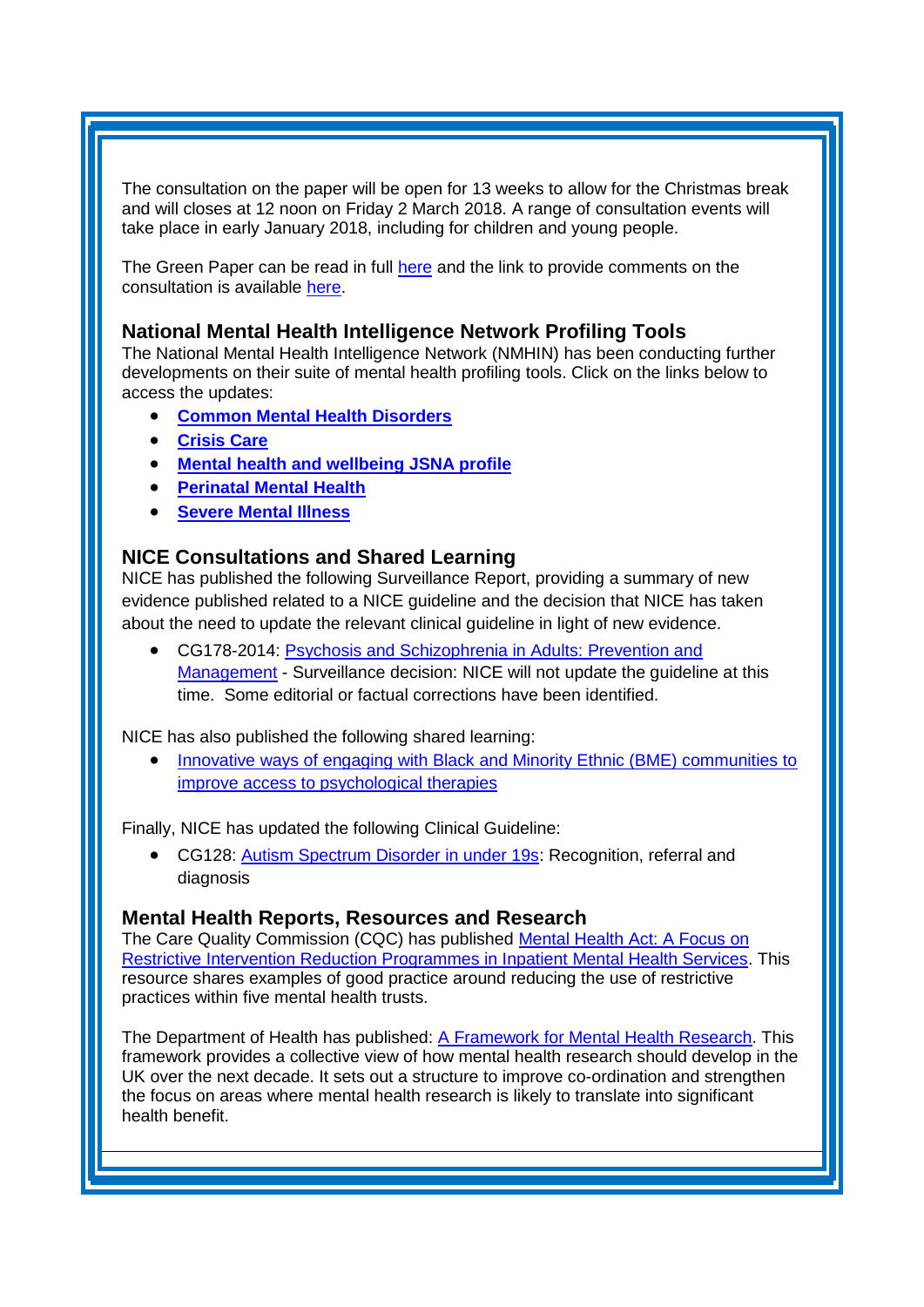The House of Commons Library has published [Mental Health Services for Post 16](http://researchbriefings.parliament.uk/ResearchBriefing/Summary/CBP-8163)  [Students in England.](http://researchbriefings.parliament.uk/ResearchBriefing/Summary/CBP-8163) This paper gives an overview of recent studies on the mental health of students; government mental health policy for students; support in further and higher education providers; and legal and statutory responsibilities of providers.

The House of Commons Library has also published [Children and Young People's](http://researchbriefings.parliament.uk/ResearchBriefing/Summary/CBP-7196)  [Mental Health Policy, Services, Funding and Education.](http://researchbriefings.parliament.uk/ResearchBriefing/Summary/CBP-7196) This report summarises government policy on children and young people's mental health.

The House of Commons Public Accounts Committee has published: [Mental Health in](http://www.parliament.uk/business/committees/committees-a-z/commons-select/public-accounts-committee/news-parliament-2017/mental-health-prisons-report-published-17-19/)  [Prisons.](http://www.parliament.uk/business/committees/committees-a-z/commons-select/public-accounts-committee/news-parliament-2017/mental-health-prisons-report-published-17-19/) The report finds high levels of self-inflicted deaths and self-harm incidents in prisons and the system for improving the mental health of prisoners is not working as it should. Efforts to improve the mental health of those in prison so far have been poorly co-ordinated, and information is still not shared across the organisations involved, and not even between community and prison GP services.

Mind has published: [Leaving Hospital: Briefing on Discharge from Mental Health Inpatient](https://www.mind.org.uk/media/18839049/leaving-hospital-minds-good-practice-briefing.pdf)  [Services.](https://www.mind.org.uk/media/18839049/leaving-hospital-minds-good-practice-briefing.pdf) This briefing summarises results from a survey of peoples' experiences of leaving mental health hospitals. It also looks at NICE guidance and standards on discharge from hospital and includes examples of what can be done to improve discharge planning, often in partnership between statutory and voluntary services.

MindSet QI has developed a [series of resources](http://mindsetqi.net/) to support quality improvement for those involved in providing and commissioning services for people with mental health problems. It has been designed with the involvement of a range of organisations with the aim of making continuous improvement in mental health easier. The online toolkit provides a range of improvement tools and handy summaries of national policy and guidance.

Mental Health First Aid England has created a [Workplace Wellbeing Strategic Toolkit.](https://mhfaengland.org/mhfa-centre/campaigns/wmhd17/?_cldee=c2FyYWguYm91bEBuaHMubmV0&recipientid=contact-0ed3a36e03f0e61180f3c4346bad10a0-f880ded41d224fd9a0187dbf0d9139f1&esid=45909343-14d9-e711-8120-e0071b664191&urlid=9) The purpose of the toolkit is to help organisations to review their wellbeing strategy and take steps to improve the mental health of their workplace. The toolkit includes a step by step guide to improving mental health in the workplace, a key to measuring the impact of wellbeing strategies and an adaptable slide deck for making the business case for mental health support.

NHS England has recently published: [Promoting Wellbeing in the Workforce: Yorkshire](https://www.england.nhs.uk/mental-health/case-studies/promoting-wellbeing-in-the-workforce-yorkshire-and-the-humber-senior-psychological-wellbeing-practitioner-network/)  [and the Humber Senior Psychological Wellbeing Practitioner Network.](https://www.england.nhs.uk/mental-health/case-studies/promoting-wellbeing-in-the-workforce-yorkshire-and-the-humber-senior-psychological-wellbeing-practitioner-network/) This case study focusses on the importance of wellbeing within the psychological therapies profession and the work undertaken by the Yorkshire and the Humber Senior Psychological Wellbeing Practitioner Network to share best practice, generate ideas and support the wider workforce towards improvements in service performance and quality of patient care.

The Parliamentary Health Service Ombudsman has published: [Ignoring the Alarms: How](https://www.ombudsman.org.uk/publications/ignoring-alarms-how-nhs-eating-disorder-services-are-failing-patients)  [NHS Eating Disorder Services are Failing Patients.](https://www.ombudsman.org.uk/publications/ignoring-alarms-how-nhs-eating-disorder-services-are-failing-patients) This is the report from an investigation that found Averil Hart's death from anorexia would have been avoided if the NHS had cared for her appropriately. It highlights five areas of focus to improve eating disorder services.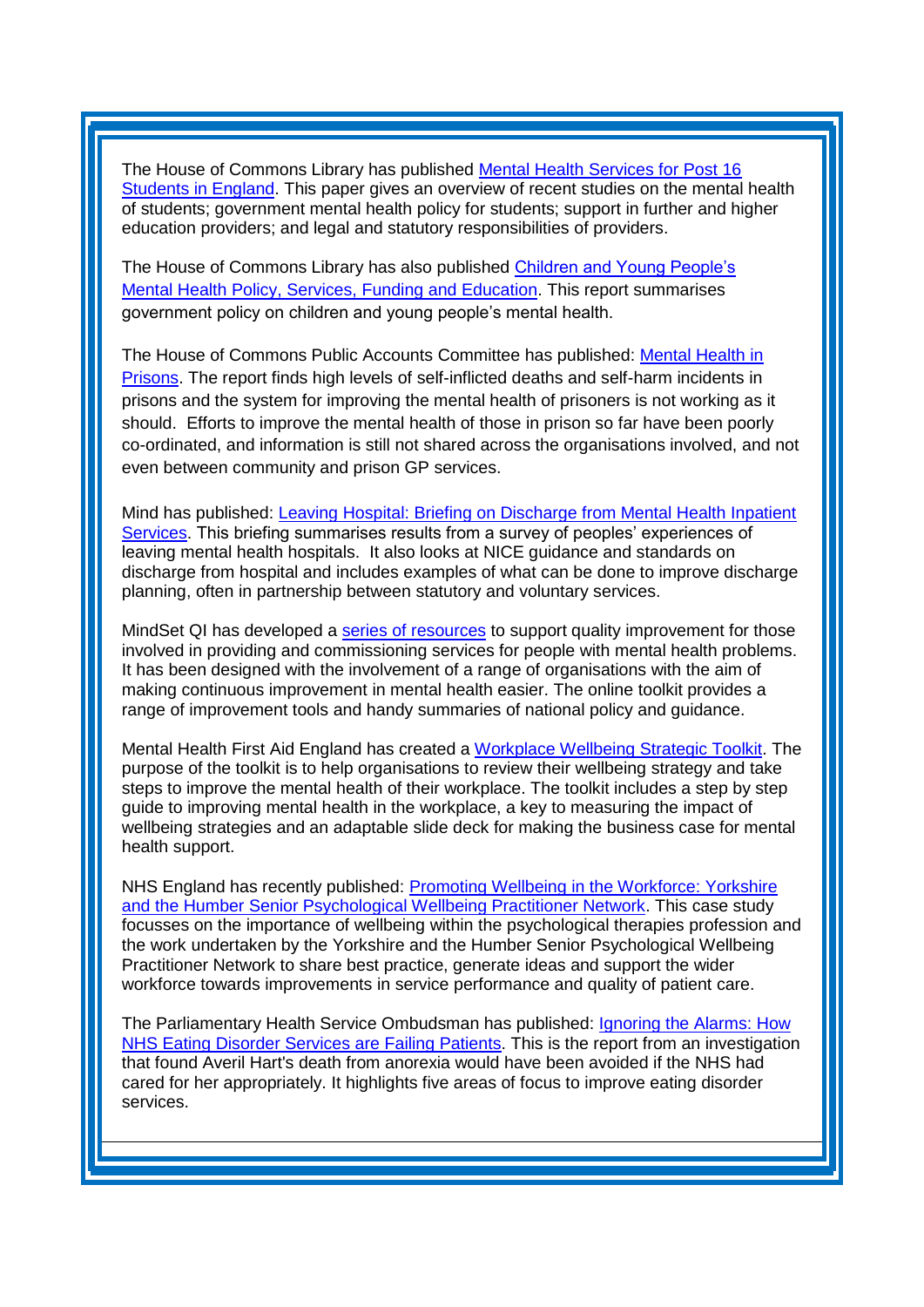# <span id="page-4-0"></span>**Mental Health Statistics**

The following statistics have recently been released please click on the links to review further:

- <span id="page-4-1"></span>• [Health and Care of People with Learning Disabilities:](https://digital.nhs.uk/catalogue/PUB30167) 2016 to 2017
- [Learning Disability Services Monthly Statistics Commissioner Census \(Assuring](https://digital.nhs.uk/catalogue/PUB30176)  [Transformation\):](https://digital.nhs.uk/catalogue/PUB30176) November 2017, Provisional Statistics
- [Mental Health Services Monthly Statistics:](https://digital.nhs.uk/catalogue/PUB30177) Final September, Provisional October 2017
- [Out of Area Placements in Mental Health Services:](https://digital.nhs.uk/catalogue/PUB30181) October 2017
- [Suicides in](https://www.ons.gov.uk/releases/suicidesintheuk2016registrations) the UK: 2016 Registrations

# **Dates for your Diary**

#### **Yorkshire and the Humber Mental Health Network Events:**

- Tuesday 23 January 2018, 10:00-15:30, **Yorkshire and the Humber Senior PWP Network**, Venue to be confirmed, Leeds. To book your place click **[here](https://www.eventbrite.co.uk/e/yorkshire-and-the-humber-senior-pwp-network-tickets-39836631437)**.
- Wednesday 7 February 2018, 09:45-15:45, **Yorkshire and the Humber IAPT Providers' Network**, Venue to be confirmed, Leeds. To book your place click **[here](https://www.eventbrite.co.uk/e/yorkshire-and-the-humber-iapt-providers-network-tickets-39836845076)**.
- Thursday 22 March 2018, 13:30-16:30, **Yorkshire and the Humber EIP Network**, Oxford Place, Leeds. To book your place click **[here](https://www.eventbrite.co.uk/e/yorkshire-and-the-humber-eip-network-tickets-39657862735)**.

### **Other Events:**

 **SafeTALK Course**, which aims to teach participants four basic steps to recognise if someone is having thoughts of suicide and how to connect them with resources that can help. Available on various dates throughout 2017.

#### **For further information, and to check course availability, email: [wdu@york.gov.uk](mailto:wdu@york.gov.uk) or visit the website [here.](http://www.yorkworkforcedevelopment.org.uk/)**

- Thursday 11 January 2018, 09:00-17:00, **Double Disadvantage: Mental Health of Adults in Contact with the Criminal Justice System**, Central London. To book your place click [here.](https://www.publicpolicyexchange.co.uk/book.php?event=IA11-PPE&ss=em&tg=1c) NB: There is a cost to attend this event.
- Monday 15 January 2018, 09:00-17:00, **Achieving the 5 Year Forward View in Perinatal Mental Health Services,** De Vere West One, London. To book your place click [here.](http://www.behindthelabel.co.uk/YP-voices2018/) NB: There is a cost to attend this event.
- Friday 19 January 2018, 10:00-16:30, **Understanding and Supporting Young People who Hear Voices**, The Forge, Centre for Professional Development, Teeside University, Vicarage Road, Darlington, DL1 1JW. To book your place click [here.](https://www.healthcareconferencesuk.co.uk/event/1081/book) NB: There is a cost to attend this event.
- Tuesday 23 January 2018, 09:00-17:00, **IAPT National Networking Forum**,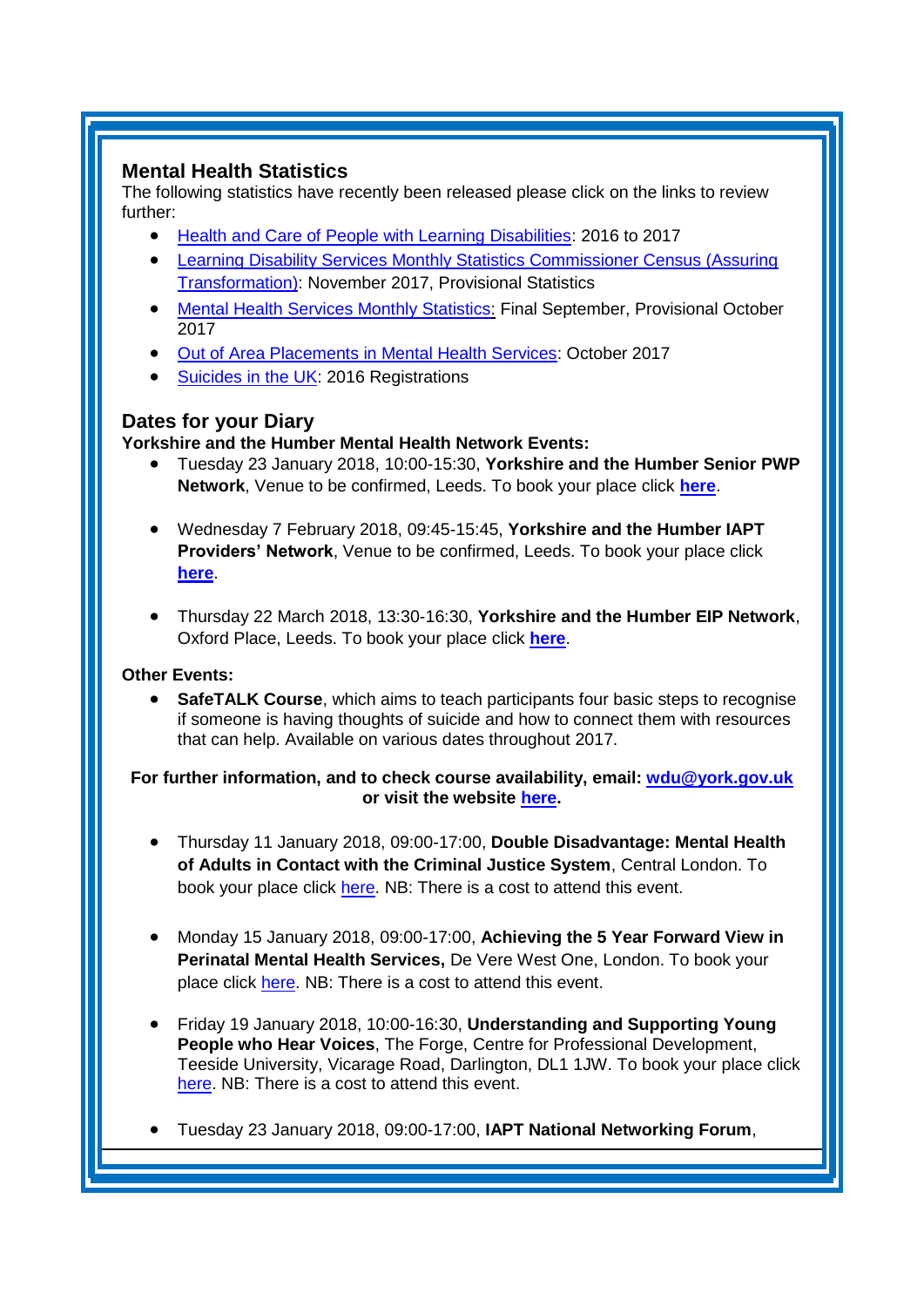Birmingham City Football Ground, Birmingham. To book your place click [here.](http://www.iapt-nnf.co.uk/booking/index/77/?utm_source=SBK%20Healthcare&utm_medium=email&utm_campaign=8639184_1801PT%201st%20email&dm_i=1SB0,5561C,MCTTTA,JQX1K,1) NB: There is a cost to attend this event.

- Thursday 1 February 2018 marks **Time to Talk Day**. To find out more and to order resource packs click [here.](https://www.time-to-change.org.uk/get-involved/time-talk-day-2018?_cldee=c2FyYWguYm91bEBuaHMubmV0&recipientid=contact-0ed3a36e03f0e61180f3c4346bad10a0-f880ded41d224fd9a0187dbf0d9139f1&esid=45909343-14d9-e711-8120-e0071b664191&urlid=58)
- Wednesday 25 April 2018, 09:00-17:00, **Improving Mental Health Outcomes 2018**, The Bridgewater Hall, Manchester. To book your place click [here.](https://openforumevents.co.uk/events/2018/improving-mental-health-outcomes-integrating-coordinating-and-transforming-services/?utm_source=OFE+S3.1+MH18+WC+27.11.17+&utm_medium=email&utm_campaign=OFE+S3.1+MH18+WC+27.11.17) NB: There is a cost to attend this event.
- Friday 27 April 2018, **Depression in Adults: Treatment and Management**, De Vere West One Conference Centre, London. To book your place click [here.](https://www.healthcareconferencesuk.co.uk/event/1347/book) NB: There is a cost to attend this event.
- Wednesday 20 June 2018, 09:00-17:00, **Family Interventions in Mental Health – Future Directions**, Ramada Birmingham Solihull Hotel, The Square, Solihull, B91 3RF. To book your place email **Sam Farooq**. NB: There is a cost to attend this event.
- Friday 22 June 2018, 09:00-17:00, **5 th Annual PWP National Networking Forum, Notts County Football Ground, Nottingham. To book your place click** [here.](http://www.iapt-nnf.co.uk/Home/ViewEvent/87?utm_source=SBK%20Healthcare&utm_medium=email&utm_campaign=8995560_1856PT%201st%20email&dm_i=1SB0,5CT0O,MCTTTA,KP5GK,1) NB: There is a cost to attend this event.

#### <span id="page-5-0"></span>**Contacts**

If you would like to discuss any of the items included in this e-bulletin or would like further information about the Mental Health Network please contact:

Sarah Boul, Quality Improvement Manager: Adult Mental Health [sarah.boul@nhs.net,](mailto:sarah.boul@nhs.net) 0113 8253458 / 07584362063

Charlotte Whale, Quality Improvement Manager: Adult Mental Health [charlotte.whale@nhs.net,](mailto:charlotte.whale@nhs.net) 0113 8249346 / 07796611108

Twitter: @YHSCN\_MHDN #yhmentalhealth

### <span id="page-5-1"></span>**Links and Partner Organisations**

- **Interested in Dementia**? Why not check out the Yorkshire and the Humber Dementia Network E-Bulletin? Click [here](http://www.yhscn.nhs.uk/mental-health-clinic/Dementia/YHSCNDementiaBulletin.php) to read more.
- Yorkshire and the Humber Clinical Networks. Click [here](http://www.yhscn.nhs.uk/index.php) for the website.
- Yorkshire and the Humber Clinical Senate. Click [here](http://www.yhsenate.nhs.uk/index.php) for the website.
- Yorkshire and Humber Academic Health Science Network. Click [here](http://www.yhahsn.org.uk/) for the website.